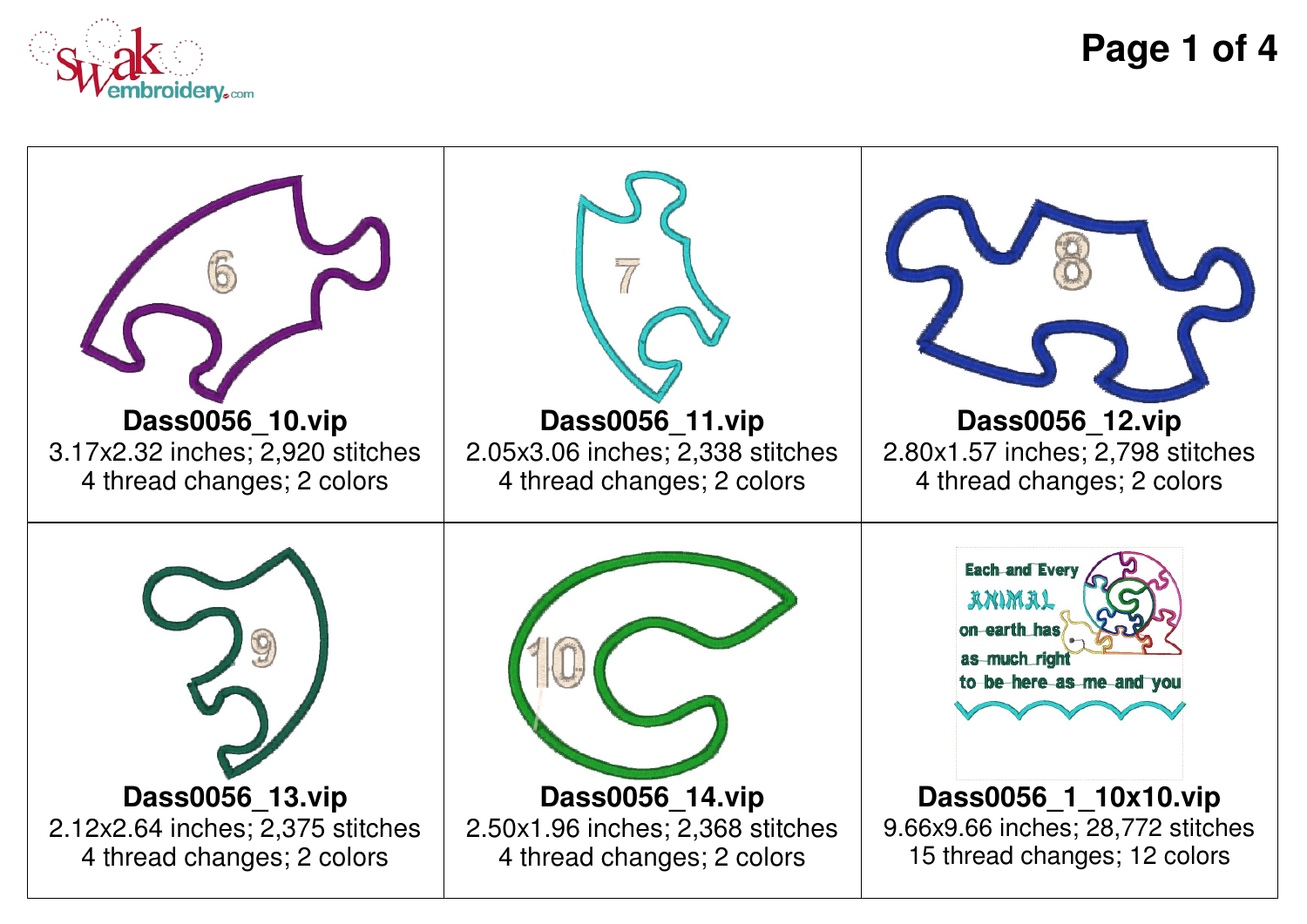## **Page 2 of 4**

| Each and Every                                                                                                                                                                     | <b>Each and Every</b>                                                                                                 | Each and Every                                                                         |
|------------------------------------------------------------------------------------------------------------------------------------------------------------------------------------|-----------------------------------------------------------------------------------------------------------------------|----------------------------------------------------------------------------------------|
| anmal                                                                                                                                                                              | anmal                                                                                                                 | ammal                                                                                  |
| on earth has                                                                                                                                                                       | on earth has                                                                                                          | on earth has                                                                           |
| as much right                                                                                                                                                                      | as much right                                                                                                         | as much right                                                                          |
| to be here as me and you                                                                                                                                                           | to be here as me and you                                                                                              | to be here as me and you                                                               |
| Dass0056_1_12x12.vip                                                                                                                                                               | Dass0056 1 16x16.vip                                                                                                  | Dass0056 1 8x8.vip                                                                     |
| 11.63x11.64 inches; 35,116 stitches                                                                                                                                                | 15.57x15.58 inches; 56,515 stitches                                                                                   | 7.69x7.69 inches; 22,186 stitches                                                      |
| 15 thread changes; 12 colors                                                                                                                                                       | 15 thread changes; 12 colors                                                                                          | 15 thread changes; 12 colors                                                           |
| <b>Each and Every</b><br>双肌风灰<br>on earth has<br>as much right<br>to be here as me and you<br>Dass0056 2 4x4.vip<br>3.76x2.19 inches; 5,353 stitches<br>2 thread changes; 2 colors | CONNIN<br>nuch rig<br>arth ha<br>Dass0056 2 5x7.vip<br>2.88x4.94 inches; 6,794 stitches<br>2 thread changes; 2 colors | Dass0056 3 4x4.vip<br>3.76x3.19 inches; 8,575 stitches<br>11 thread changes; 11 colors |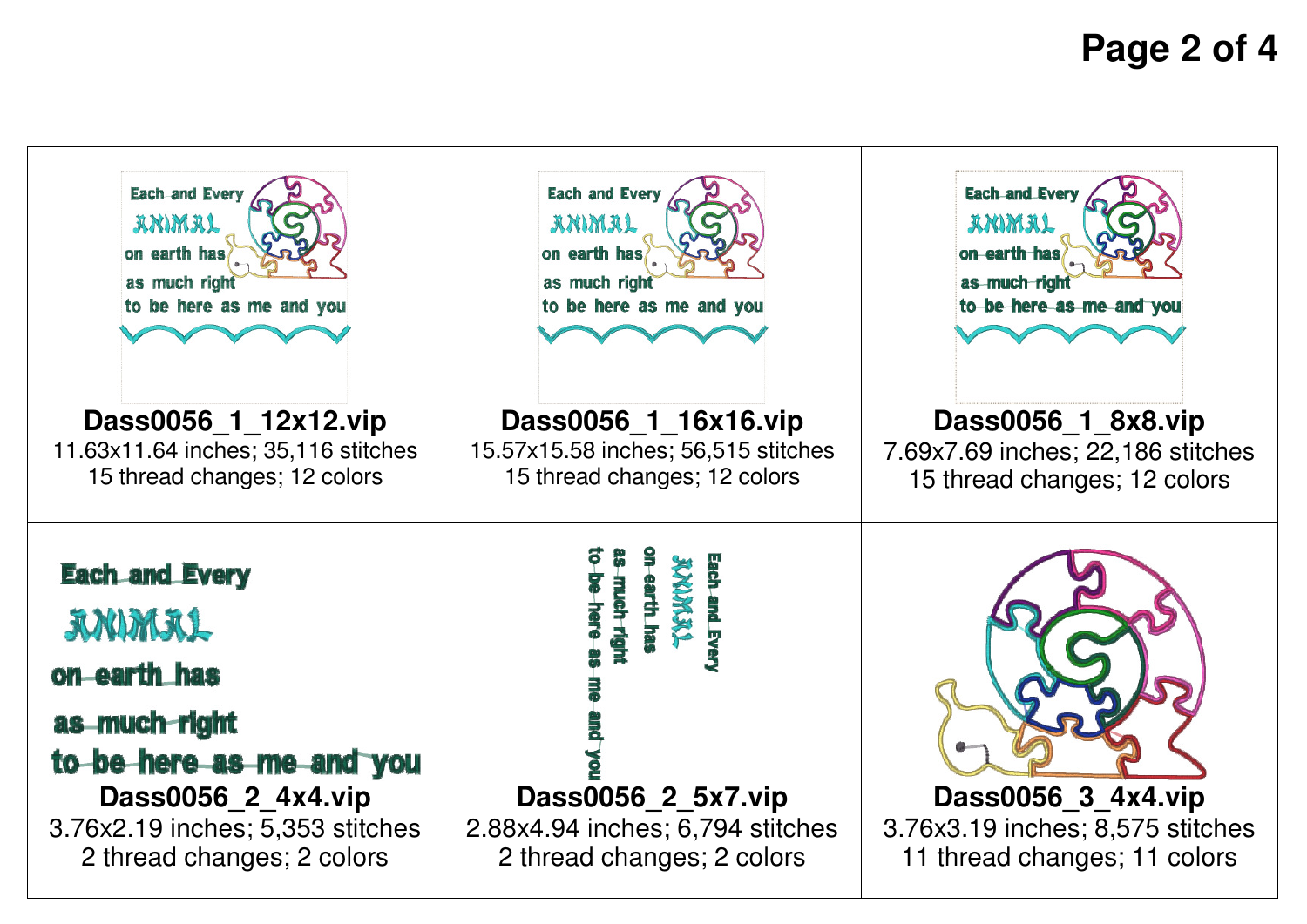**Page 3 of 4**